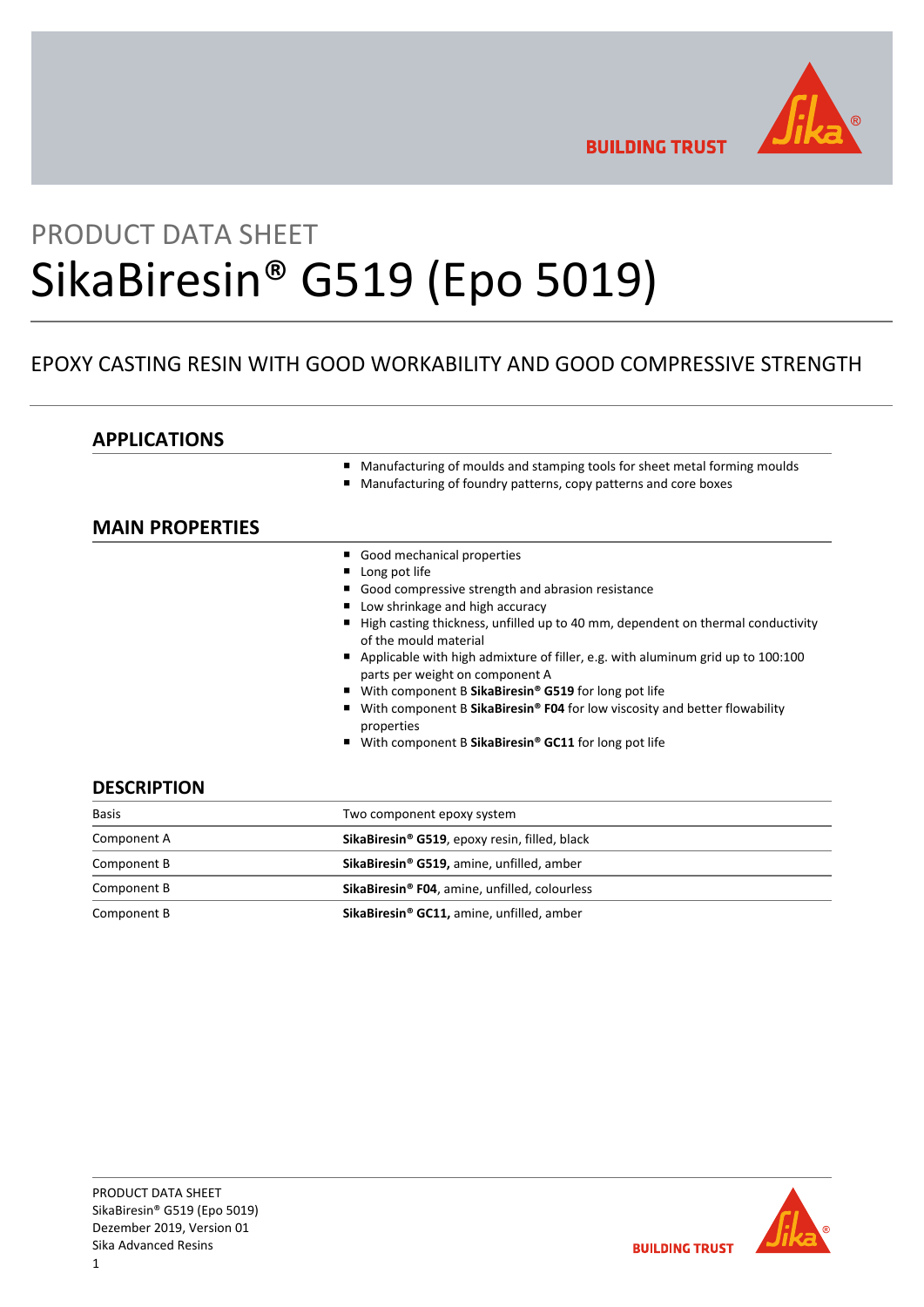| <b>PHYSICAL PROPERTIES</b>           |                       | Resin (A)         | Hardener (B)                  | Hardener (B)                 | Hardener (B)       |
|--------------------------------------|-----------------------|-------------------|-------------------------------|------------------------------|--------------------|
| Components                           |                       | SikaBiresin® G519 | SikaBiresin <sup>®</sup> G519 | SikaBiresin <sup>®</sup> F04 | SikaBiresin® GC11  |
| Viscosity, 25 °C                     | mPa.s                 | $~^{\sim}$ 75,000 | $^{\sim}$ 2,500               | $\sim$ 10                    | $~^{\sim}$ 1,400   |
| Density                              | g/cm <sup>3</sup>     | 2.7               | 0.98                          | 0.87                         | 1.08               |
| Mixing ratio A:B                     | in parts by<br>weight | 100               | 10                            | 6                            | 12.5               |
|                                      |                       | Mixture           |                               |                              |                    |
| Colour                               |                       | black             |                               | black                        | black              |
| Viscosity                            | mPa.s                 | $~^{\sim}$ 24,500 |                               | $\approx$ 5,500              | $~^{\sim}$ 25,000  |
| Pot life, 23 °C, 848 g               | min                   | $~^{\sim}$ 80     |                               | $~^{\sim}$ 52                | $~^{\sim}$ 80      |
| Demoulding time,<br>room temperature | h                     | $~^{\sim}$ 24     |                               | $~^{\sim}$ 24                | $~^{\sim}$ 16 - 24 |
| Curing time                          | d                     | $~^{\sim}$ 4      |                               | $~^{\sim}$ 4                 | $~^{\sim}$ 4       |
| Maximum casting<br>thickness         | mm                    | $~^{\sim}$ 40     |                               | $~^{\sim}$ 10                | $~^{\sim}$ 40      |

# **MECHANICAL PROPERTIES**

approx. values; values after post curing 16 h / 50 °C

|                      |                 |                   | SikaBiresin® G519    | SikaBiresin <sup>®</sup> F04 | SikaBiresin <sup>®</sup> GC11 |
|----------------------|-----------------|-------------------|----------------------|------------------------------|-------------------------------|
| Density, 23 °C       | <b>ISO 2781</b> | g/cm <sup>3</sup> | 2.25                 | 2.41                         | 2.30                          |
| Shore hardness       | <b>ISO 868</b>  | ٠                 | D 90                 | D 90                         | D 90                          |
| Flexural modulus     | <b>ISO 178</b>  | <b>MPa</b>        | 6,000                | 6,900                        | 6,400                         |
| Flexural strength    | <b>ISO 178</b>  | <b>MPa</b>        | 80                   | 77                           | 80                            |
| Tensile strength     | <b>ISO</b>      | 527               | 40                   | not measured                 | 40                            |
| Impact resistance    | <b>ISO 179</b>  | kJ/m <sup>2</sup> | 9                    | not measured                 | not measured                  |
| Compressive strength | <b>ISO 604</b>  | <b>MPa</b>        | 110                  | 90                           | 110                           |
| Linear shrinkage     | Internal test   | mm/m              | $1.7(40 \text{ mm})$ | $0.3 - 0.4$ (10 mm)          | $0.3 - 0.4$ (40 mm)           |

# **THERMAL AND SPECIFIC PROPERTIES**

approx. values; values after post curing 16 h / 50 °C

|                                     |                    |          | SikaBiresin <sup>®</sup> G519 | SikaBiresin® F04    | SikaBiresin <sup>®</sup> GC11 |
|-------------------------------------|--------------------|----------|-------------------------------|---------------------|-------------------------------|
| Glass transition<br>temperature     | <b>TMA Mettler</b> | °∩°      | 74                            | 80                  | 56                            |
| Coefficient of thermal<br>expansion | วว                 | $K^{-1}$ | $50 \times 10^{-6}$           | $32 \times 10^{-6}$ | $30 \times 10^{-6}$           |

# **PACKAGING UNITS**

- Resin (A), **SikaBiresin® G519**
- Hardener (B), **SikaBiresin<sup>®</sup> G519**
- Hardener (B), **SikaBiresin<sup>®</sup> F04**
- Hardener (B), SikaBiresin<sup>®</sup> GC11
- $6 \times 1.5$  kg / 15 kg 6 x 0.15 kg / 1.5 kg 2.5 kg
- 0.5 kg / 12 x 0.05 kg / 1 kg

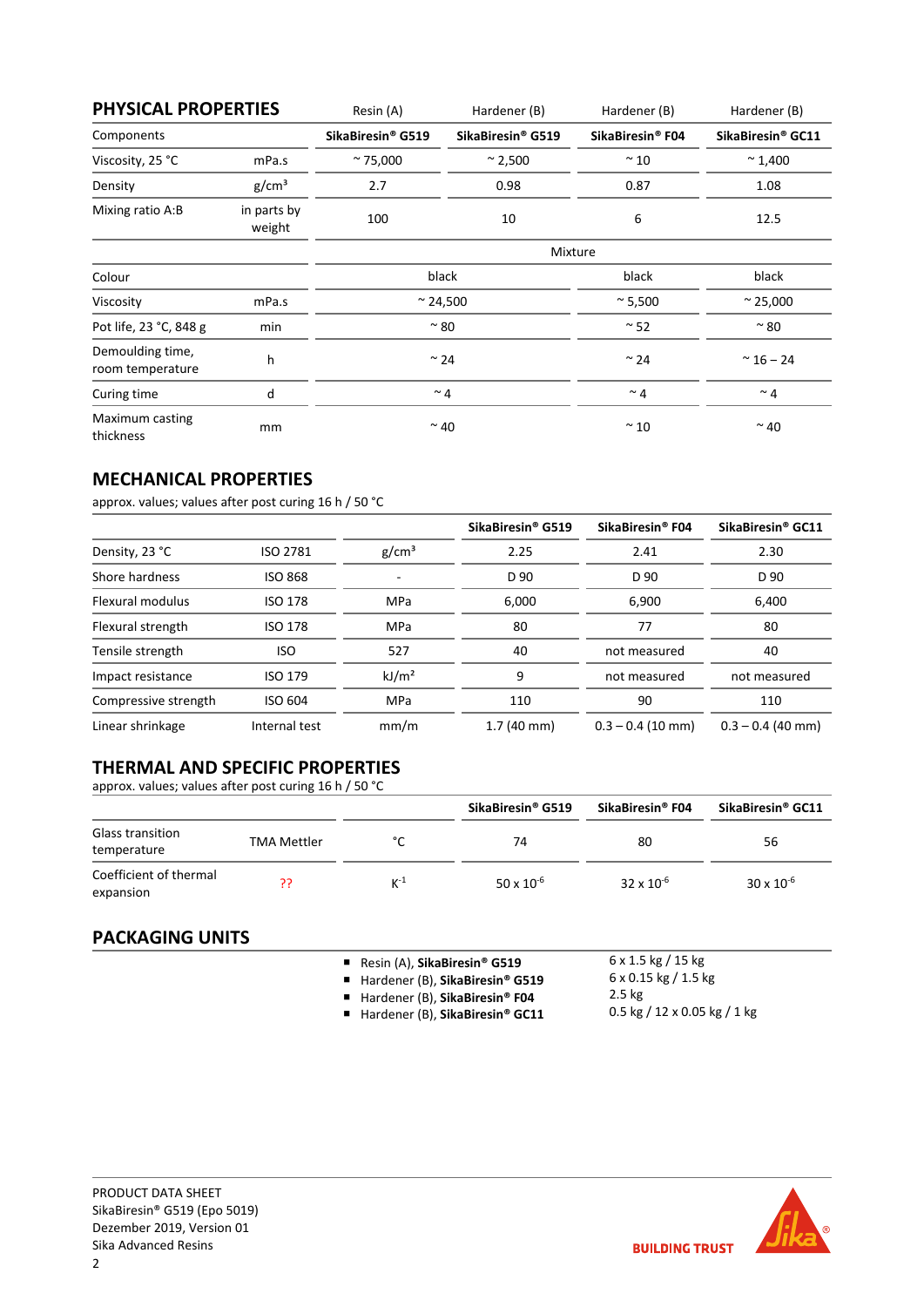- The material, processing and mould temperature should be at least 18 25 °C.
- Component A must be stirred thoroughly before use.
- Recommended release agents are Sika® Liquid Wax-815 or Sika® Pasty Wax-818. For more information, see Product Data Sheets of the release agents.
- Pay attention to dry conditions and dry mould surfaces while processing.
- Both components have to be mixed thoroughly according to mixing ratio and poured immediately into the released mould with beginning at the lowest point.
- Further post curing of the demoulded part can improve the final mechanical properties.
- Depending on the geometry and weight of the part, it is recommended to use a conformer while post curing.
- For cleaning the final part from release agent residues, we recommend Sika® Reinigungsmittel‐5. Before use of other cleaners, compatibility must be tested.

## **STORAGE CONDITIONS**

| Shelf life          | Resin (A), SikaBiresin <sup>®</sup> G519<br>■ Hardener (B), SikaBiresin® G519<br>■ Hardener (B), SikaBiresin® F04                                      | 18 months<br>24 months<br>12 months                                                                                                               |  |  |
|---------------------|--------------------------------------------------------------------------------------------------------------------------------------------------------|---------------------------------------------------------------------------------------------------------------------------------------------------|--|--|
|                     | ■ Hardener (B), SikaBiresin® GC11                                                                                                                      | 24 months                                                                                                                                         |  |  |
| Storage temperature | Resin (A), SikaBiresin <sup>®</sup> G519<br>■ Hardener (B), SikaBiresin® G519<br>■ Hardener (B), SikaBiresin® F04<br>■ Hardener (B), SikaBiresin® GC11 | $15 - 25 °C$<br>$15 - 25 °C$<br>$18 - 25 °C$<br>$15 - 25 °C$                                                                                      |  |  |
| Opened packagings   | ingress.                                                                                                                                               | ■ Containers must be closed tightly immediately after use to prevent moisture<br>■ The residual material needs to be used up as soon as possible. |  |  |

## **FURTHER INFORMATION**

The information herein is offered for general guidance only. Advice on specific applications is available on request from the Technical Department of Sika Advanced Resins. Copies of the following publications are available on request: Safety Data Sheets

## **BASIS OF PRODUCT DATA**

All technical data stated in this document are based on laboratory tests. Actual measured data may vary due to circumstances beyond our control.

## **HEALTH AND SAFETY INFORMATION**

For information and advice regarding transportation, handling, storage and disposal of chemical products, users shall refer to the actual Safety Data Sheets containing physical, ecological, toxicological and other safety‐related data.

## **LEGAL NOTICE**

The information, and, in particular, the recommendations relating to the application and enduse of Sika products, are given in good faith based on Sika's current knowledge and experience of the products when properly stored, handled and applied under normal conditions in accordance with Sika's recommendations. In practice, the differences in materials, substrates and actual site conditions are such that no warranty in respect of merchantability or of fitness for a particular purpose, nor any liability arising out of any legal relationship whatsoever, can be inferred either from this information, or from any written recommendations, or from any other advice offered. The user of the product must test the product's suitability for the intended application and purpose. Sika reserves the right to change the properties of its products. The proprietary rights of third parties must be observed. All orders are accepted subject to our current terms of sale and delivery. Users must always refer to the most recent issue of the local Product Data Sheet for the product concerned, copies of which will be supplied on request.